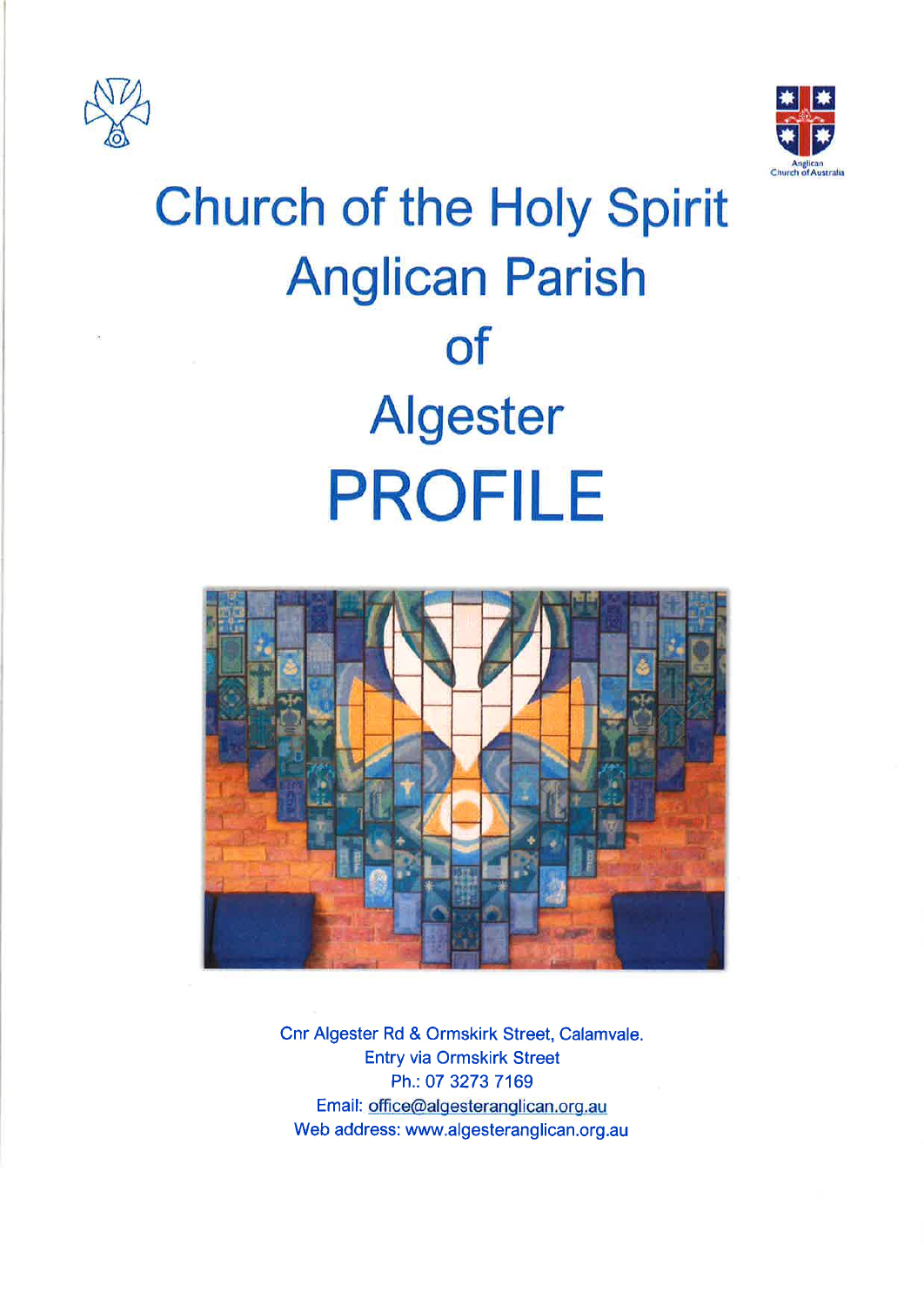| <b>Introduction</b>                                     | $\overline{2}$          |
|---------------------------------------------------------|-------------------------|
| <b>Mission Statement</b>                                | $\overline{2}$          |
| <b>Historical Context</b>                               | $\overline{2}$          |
| <b>Our Community Context</b>                            | $\overline{2}$          |
| Location                                                | $\overline{2}$          |
| <b>Local Facilities</b>                                 | 3                       |
| <b>Medical:</b>                                         | 3                       |
| <b>Emergency Services:</b>                              | 3                       |
| <b>Schools:</b>                                         | 3                       |
| <b>Universities:</b><br><b>Sporting and Activities:</b> | 3<br>3                  |
| <b>Church Location</b>                                  | $\overline{\mathbf{4}}$ |
| Demographics                                            | 4                       |
| <b>Worship Style</b>                                    | 4                       |
| <b>Parish Organisations and Amenities</b>               | 5                       |
| <b>AMUA</b>                                             | 5                       |
| Ladies'/Men's Fellowship                                | 5                       |
| <b>Sunday School</b>                                    | 5                       |
| <b>Yahweh Youth</b>                                     | 5                       |
| <b>Mainly Music</b><br><b>Kids Hope Aus</b>             | 5                       |
| <b>Chaplaincy Support</b>                               | 5<br>$6\phantom{1}6$    |
| <b>Retirement Home Services</b>                         | 6                       |
| Coffee 'n' Chat                                         | 6                       |
| <b>Bible Study Groups</b>                               | 6                       |
| <b>Saturday Café</b>                                    | 6                       |
| <b>Memorial Garden</b>                                  | 6                       |
| <b>Management and Administration</b>                    | 7                       |
| Risk Management, Workplace Health and Safety            | 7                       |
| The Parish Response to COVID19                          | 7                       |
| <b>Parish Focus</b>                                     | 8                       |
| <b>List of Figures</b>                                  |                         |
| Fig 1: Beginnings 1980                                  | $\overline{2}$          |
| Fig 2: The Church from Algester Rd circa 1981           | 3                       |
| Fig 3: Church location and property                     | 4                       |
| Fig 4: Admission to AMUA Membership                     | 5                       |
| Fig 5: The Memorial Garden                              | 6                       |
| Fig 6: Covered area                                     | 7                       |
| Fig 7: Porte Cochère at the narthex                     | 8                       |

 $\overline{\mathcal{O}}$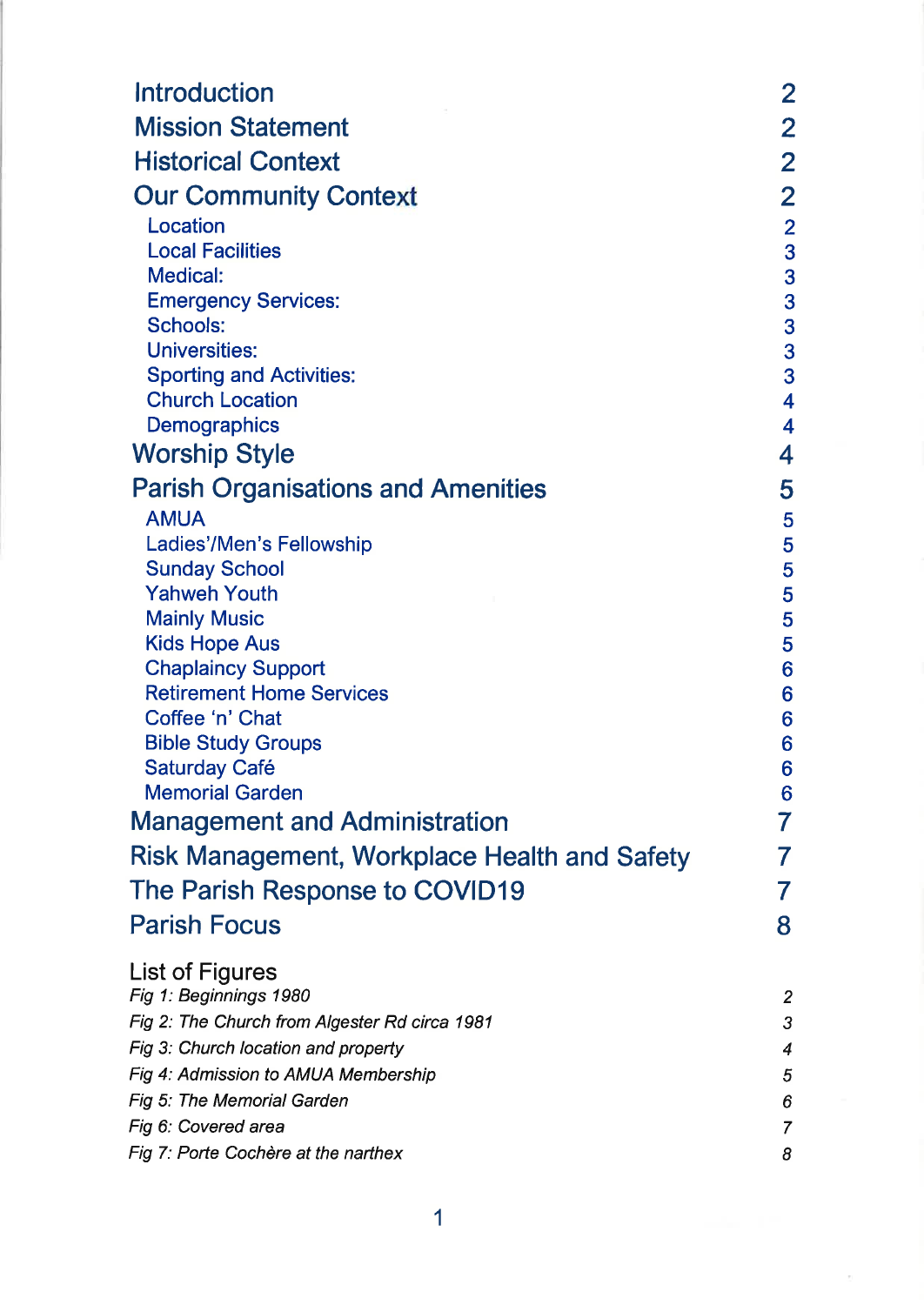# lntroduction

The aim of this document is to introduce the Anglican Parish of Algester - Church of the Holy Spirit. You will appreciate this is an overview. More detailed information is available on request.

# Mission Statement

We share meaning, purpose and direction for today and hope for tomorrow through Jesus Christ.

# Historical Context



Fig 1: Beginnings 1980

According to the Service Register the inaugural Eucharist of the Parish was held at 9.30 a.m. in the Algester School Library, on the 3<sup>rd</sup> June 1979.

The Mission District of Algester was<br>formed during February 1980. during February 1980, incorporating the previous Parish of Acacia Ridge.

The St. Albans Church at Acacia Ridge was decommissioned, and the building was moved to Algester in 1980 where it still serves as the Parish Hall.

The Church of the Holy Spirit was dedicated on 18<sup>th</sup> October 1981 and consecrated on 29th May 1993.

# Our Community Context

## Location

Algester is situated on the southern outskirts of Brisbane along the Brisbane -Beaudesert corridor. lt is close to the suburbs of Calamvale, Stretton, Pallara, Lakewood, Sunnybank Hills, Sunnybank and Acacia Ridge. A substantial road system allows easy access to all points of the compass:

- $\checkmark$  North to the Gateway Bridge, both airports and the Sunshine Coast;
- $\checkmark$  South along the Logan Motorway to the Gold Coast and along the Mt. Lindesay Highway to Beaudesert;
- $\checkmark$  East to the Redlands and Bayside Suburbs;
- $\checkmark$  West along the Motorway to Ipswich, Toowoomba and the Darling Downs.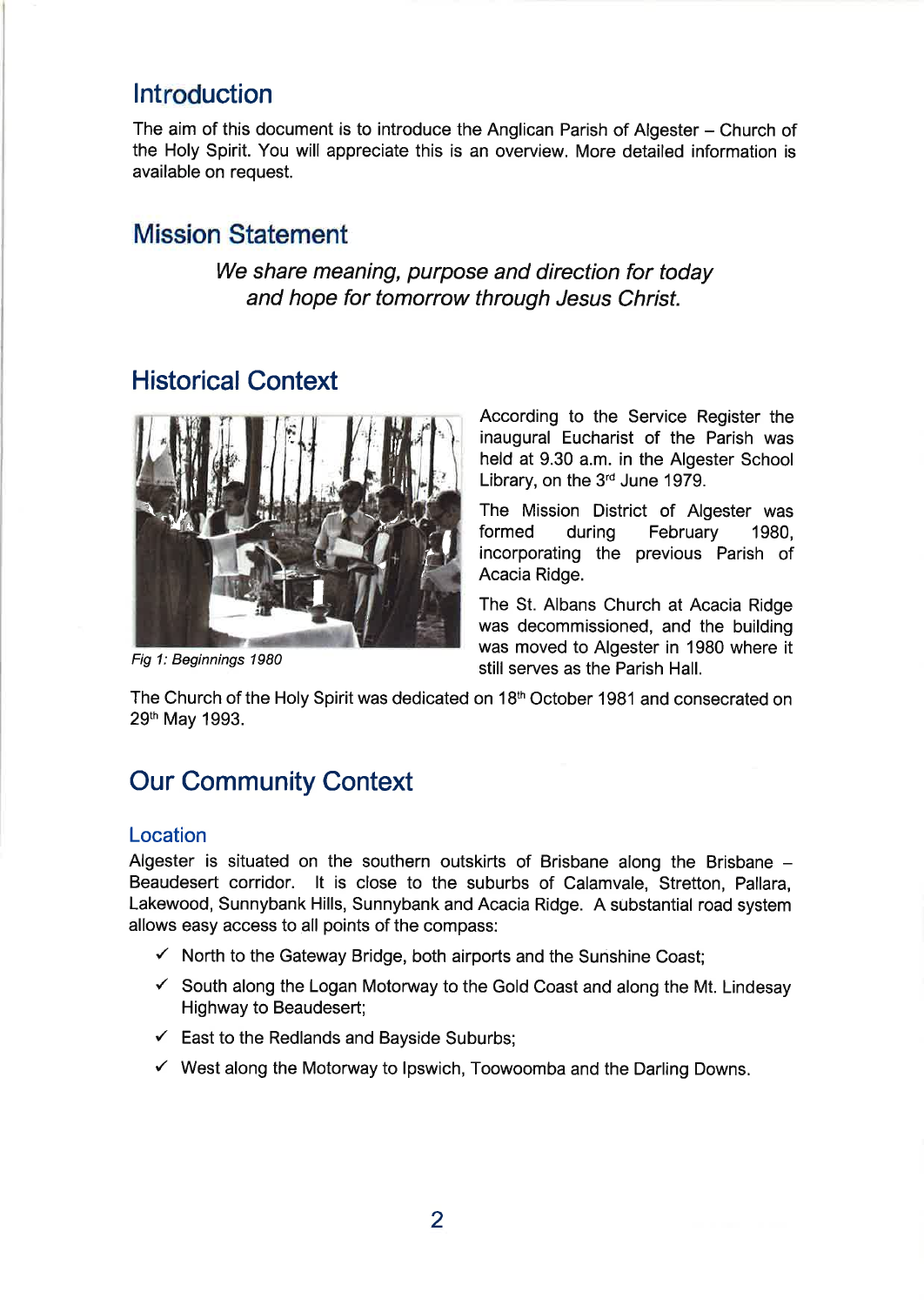## Local Facilities

## Medical:

- $\checkmark$  QEII Hospital Nathan;
- $\checkmark$  Logan Hospital Loganlea;
- $\checkmark$  Sunnybank Private Hospital;

This area is well catered for in terms of doctors, dentists and all complimentary medical services.

### Emergency Services:

- $\checkmark$  Police Station, (24 hour) Acacia Ridge;
- $\checkmark$  Police Station Kameruka Street, Calamvale
- $\checkmark$  Ambulance Sunnybank Hills
- $\checkmark$  Fire Station Acacia Ridge

#### Schools:

- $\checkmark$  Algester State Primary School;
- $\checkmark$  St Stephens Algester Roman Catholic Primary School;
- $\checkmark$  Wisdom College Turkish Primary and Secondary School;
- $\checkmark$  Calamvale Community College;
- $\checkmark$  Calamvale Special School;
- $\checkmark$  Stretton State College;
- $\checkmark$  Acacia Ridge State Primary School;
- $\checkmark$  Watson Road State Primary School;
- $\checkmark$  The Murri School Aboriginal and Islander Independent Community School.

#### Universities:

Public transport is available to:

- $\checkmark$  University of Queensland St. Lucia;
- $\checkmark$  Nathan and Mt. Gravatt Campuses of Griffith University;
- $\checkmark$  Queensland University of Technology (QUT) Brisbane City.

#### Sporting and Activities:

- $\checkmark$  Algester Sports Club;
- $\checkmark$  Algester Golf Driving Range;
- $\checkmark$  AJ's Swimming and Sporting Complex Algester;
- $\checkmark$  Ice World Olympic Skating Complex Acacia Ridge;
- $\checkmark$  Splash Aquatic Complex Acacia Ridge;
- $\checkmark$  Algester Scouts and Guides;
- $\checkmark$  Parkinson Aquatic Centre.



Fig 2: The Church from Algester Rd circa 1981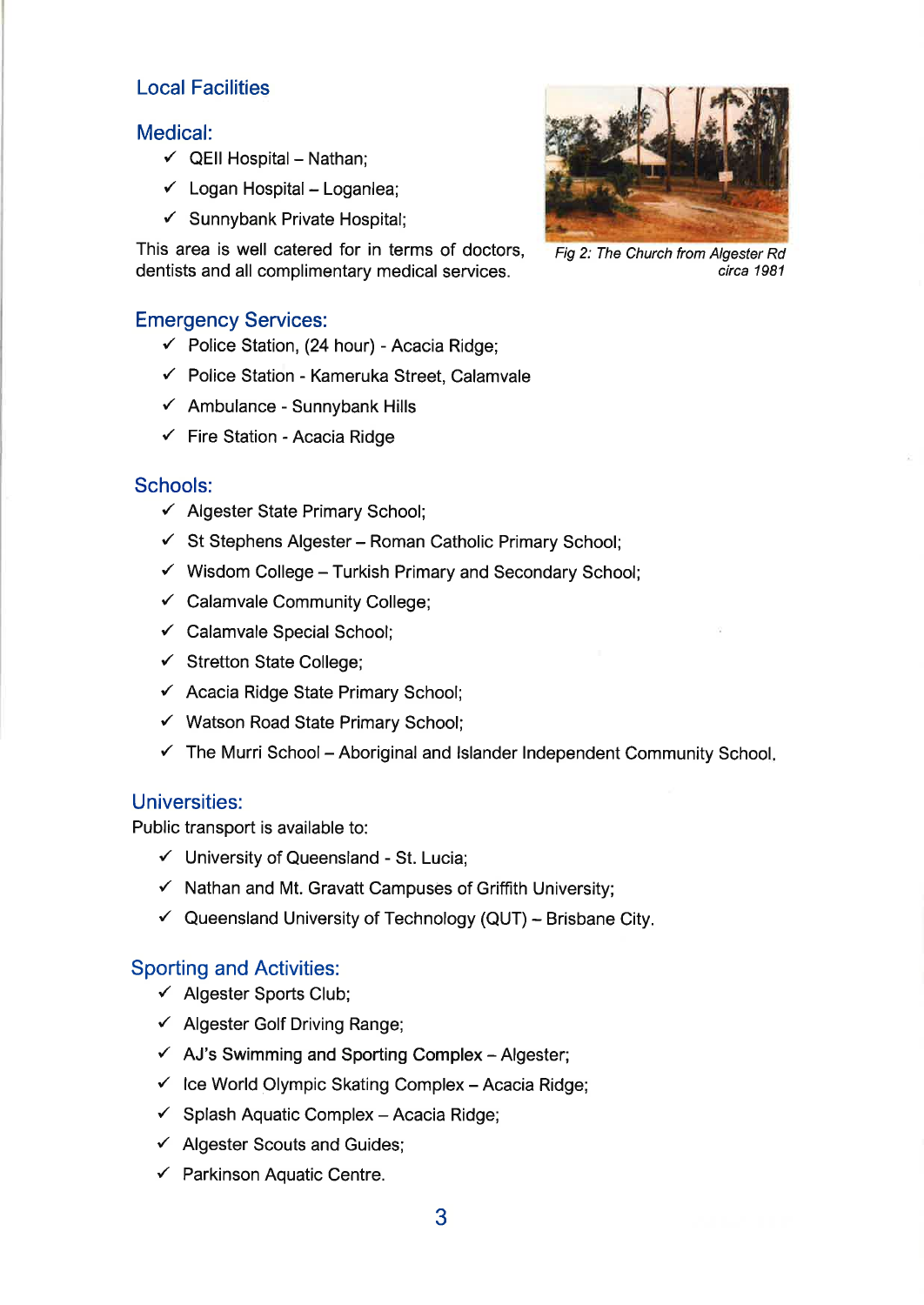## Church Location

The Algester Church of the Holy Spirit is located on the corner of Algester Road and Ormskirk Street. lt is set well back, on a tree dotted site that covers nearly one hectare.

The Church building, Church Hall, Rectory, and Child Care Centre are all on the same title.



Fig 3: Church location and property

## **Demographics**

The population of the district is quite diverse. The composition of the Church reflects the diversity of the general population.

Bureau of Statistics figures from the 2016 census indicate a population of approximately 66,425 from the suburb of Algester and the surrounding suburbs of Parkinson, Calamvale, Drewvale, Sunnybank Hills and Acacia Ridge. 8.25% of this population listed themselves as Anglican.

# Worship Style

The defining characteristic of the Parish is love. Love of God, love of Jesus, love of scripture, and love of worship, all of which is manifest in love for each other and reflected in a variety of expressions.

Mostly drawing from.A Prayer Book for Australia, Second Order of Holy Communion, we have a fairly traditional approach to worship over two Sunday Communion Services, at 7.00am and 9.00am. Many from an evangelical background feel comfortable, as do those with a leaning toward a more charismatic expression. lt is not unusual to witness an entire congregation participate in the "laying on of hands" for someone who needs particular prayer.

Liturgical dress at most services is at least an alb with stole for the priest or deacon and alb for liturgical assistants. Chasubles are available and it is left to the priest to exercise discretion regarding whether they are worn for the entire seryice, for -Communion or not at all. The sacramental vessels on the Holy Table are normally dressed according to the propers with corporal, bier, and veil.

Worship is extended regularly to those who cannot attend the Church. Lay representatives and clergy "take" church to those who, owing to frailty or advanced age, are best served in the aged care facility in which they live. lt is like a loving hug to incorporate them into a worshipping community. Denomination or worshipping tradition is not a barrier to inclusion at these or any other services.

On the fifrh Sunday of the month "family focused" worship is offered, consisting of, children's stories, younger oriented music and skits as well as craft activities in which all God's children (from babies to 95 year olds) are encouraged to participate. Other offerings include a Pet Blessing in October, Taizé, Carols on the Corner, and New Year's Eve Reflection and Thanksgiving.

All these oflerings are supported by a broad ministry team, including a host of Liturgical Assistants, people who pray formally, readers, musicians and singers. Music styles vary from pianists, organists, guitarists and keyboard players to a small choir.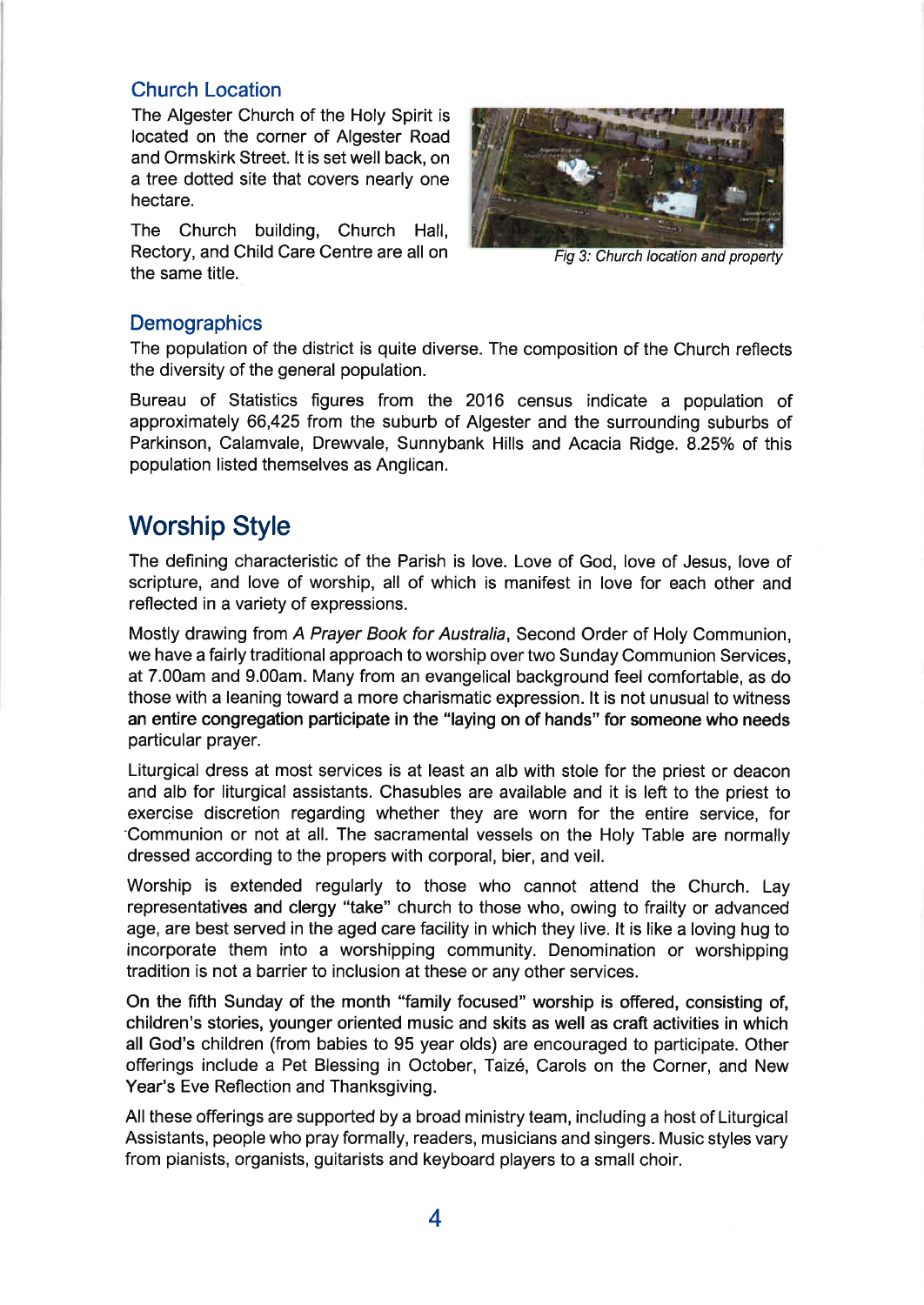# Parish Organisations and Amenities

## AMUA

Anglican Mothers Union Australia, (formerly Mothers' Union), was begun in Algester during 1986. This strong branch meets monthly on the second Wednesday of the month at 9.30 a.m. Occasional special focus meetings are scheduled in the evening, to accommodate members who are otherwise engaged during the day.



Activities include visits to other branches, St. Figure 4: Admission to AMUA Membership

John's Cathedral, the Mission to Seafarers, participation in the World Day of Prayer, the annual Fashion Parade and a range of other activities. Aside from donations to selected ministries and causes the branch contributes to the life of the Parish. This is not only manifest in the positive and constant ethic of MU positively influencing the people of the Parish, but the support the members give individually and as a branch. lndividually members make their own contributions in the life of the Parish.

## Ladies'/Men's Fellowship

lnformal group outings and regular breakfasts are organised by the ladies and men of the Parish to get together in a single gender social environment.

## Sunday School

For children of primary school age, the Sunday School team seeks to support the worship of the congregation by basing lessons on the theme of the day, using songs, prayers, stories, craft, and fun activities. The children are also given opportunity to attend and participate in worship specifically geared toward them.

## Yahweh Youth

This is a group for high school aged people to discuss topics relevant to their lives from a Biblical perspective.

## Mainly Music

Mainly Music is a weekly activity for infants to preschool children with their parents, carers or grandparents, which happens every Friday morning of the school year. lt is a fun and exciting place where children can grow educationally and enjoy music, dance and play. Adults can enjoy time with the children, establish friendships with other adults and find encouragement.

## Kids Hope Aus

Kids Hope Aus is an outreach programme which partners our church with a local primary school. Potential mentors are rigorously screened and then trained to mentor vulnerable children. They spend one hour per week, one mentor to one child. While the program is secular, each mentor has a prayer partner who supports the mentor and child with prayer.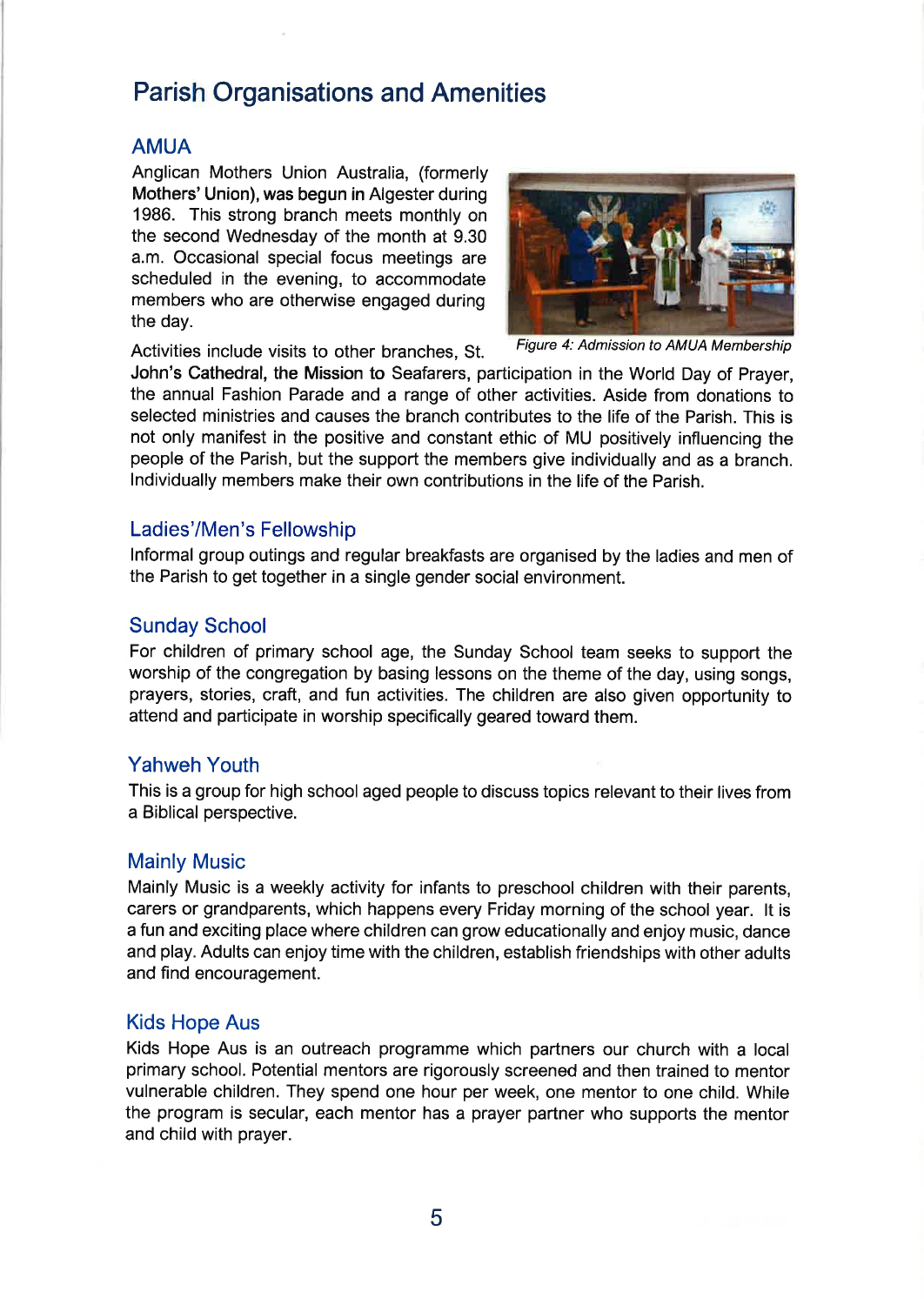## Chaplaincy Support

Through Scripture Union this Parish is involved with the Karawatha Local Chaplaincy Committee supporting the Chaplains in eight local schools. We support financially these Chaplains as well as Chaplains in two other schools that are not part of the Karawatha group.

#### Retirement Home Services

The Parish conducts services at eight local retirement homes. Cazna Gardens and Carrington have services once a month while others, Algester Lodge, Arcare, Brigadoon, Mortimer Gardens, Raffin Place and Stretton Gardens, have services every three months. Members of the Parish assist the Priest on these occasions.

## Coffee'n'Chat

This is a ministry to the retirement homes as well as elderly residents living in their own homes, who have limited social opportunities. Every second month a large group gathers to enjoy a morning tea catered by the Mothers Union members with entertainment organised by the Parish Community Coordinator.

#### Bible Study Groups

There are currently four groups meeting weekly to study scripture and enjoy fellowship. One of these is a KYB (Know Your Bible) group. The other three groups select and source their study material autonomously, but often use the material recommended by the clergy particularly during Lent and Advent.

### Saturday Café

On a Saturday morning, once a month, a café is set up at the side of the Church to serve coffee, tea and homemade baked goods to the parents of children attending dancing lessons in our hall. This has grown to become a drop in café for the community and, during the cooler months, includes a carpark carwash.

#### Memorial Garden



Our Memorial Garden, which is situated in the grounds down from the front of the Church, is a lovely addition to our grounds.

Fig 5: The Memorial Garden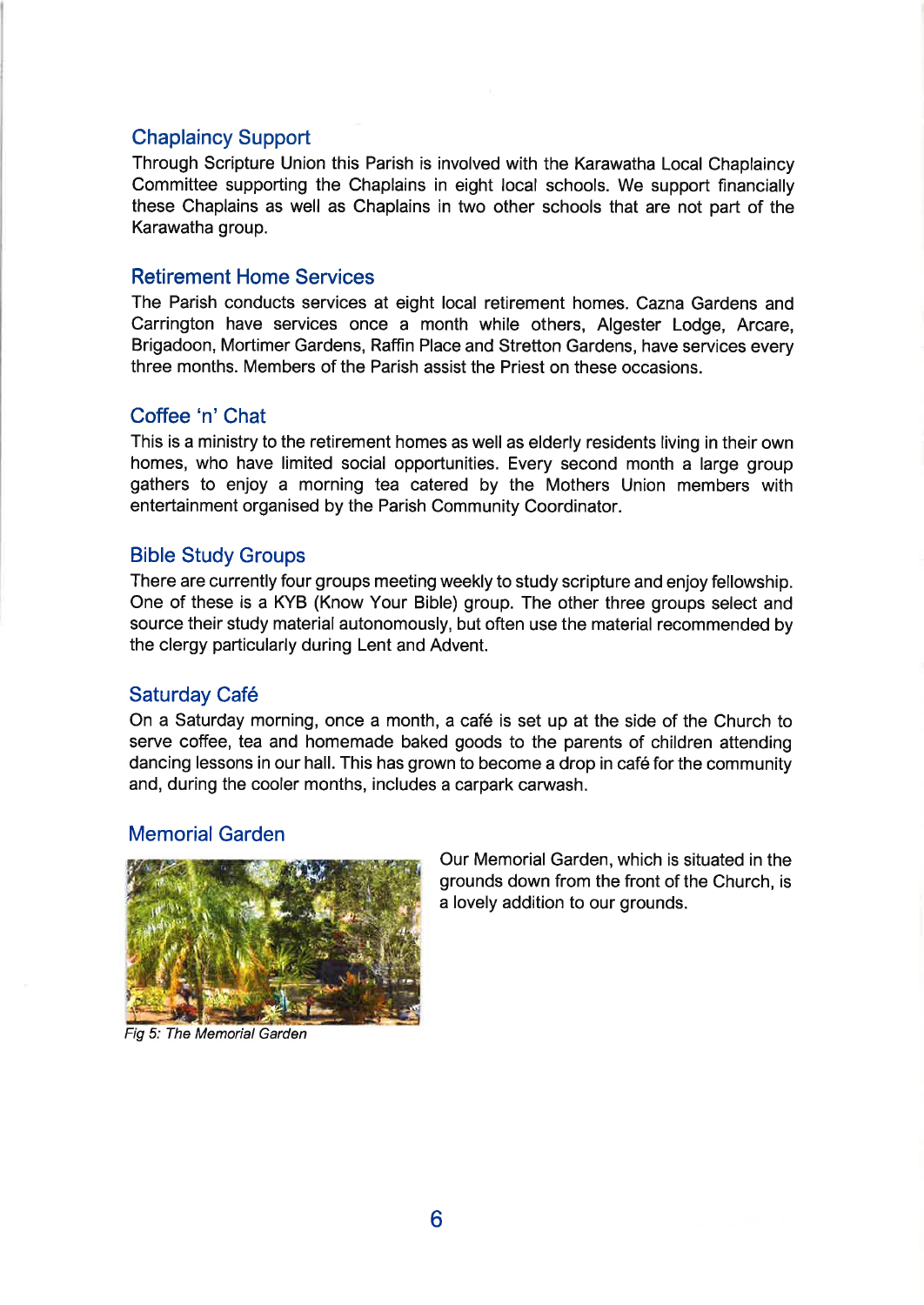# Management and Administration

The Algester Parish Office is located at the rear of the Church building and is the administration hub for the Parish. lt is equipped with computers, internet and email facilities, photocopier, scanner and the usual equipment expected in a well-equipped Parish office.

At present the Parish employs a permanent part-time Parish Secretary for a total of 18 hours per week,4.5 hours per day, Tuesday to Friday.



Fig 6: Covered area

The Parish is in a strong financial position with no debts.

The Parish Community Coordinator has a desk in the office and works towards involving the church in community activities. Presently this person is also the Anglicare Parish Ambassador and partners with Anglicare for several events.

The Parish Council meets in the Church, at 7.00 pm on the third Tuesday of the month. The Parish Executive is made up of the Rector and three Church Wardens.

On the Church grounds is the Parish Hall. lt is rented out for a small fee to various community and private organisations. The hall has had new windows and a new kitchen installed in the past twelve months.

A Goodstart Early Learning Centre, which is self-managed under an agreement with the Diocese, is located on the grounds and produces income for the Parish.

The Rectory is currently tenanted. Regular inspections show it is being well looked after.

# Risk Management, Workplace Health and Safety

All members of Parish Council and all church workers hold a Positive Notice (Blue card, from Queensland's Working with Children Check) in line with Diocesan guidelines.

The Algester Parish fully complies with the Diocesan Risk Management Policy. All registered church workers have been trained in Risk Management.

The Parish has an Annual Safety Management Plan in place and our dedicated Safety Offlcer carries out safety audits on a regular basis. They regularly put notices in the pew sheet and report to Parish Council monthly.

An asbestos audit is completed by a qualified inspector on a five-yearly basis.

# The Parish Response to COVID19

The Parish's immediate response was to comply with the Diocesan, State and Commonwealth guidelines and will continue to do so to protect the most vulnerable of our Parish Family.

Maintaining connections with each other and the wider community was of principle concern and parishioners were encouraged to avail themselves of the various platforms to enable face to face communication. The Church Office has remained open utilising physical distancing principles and office staff were enabled to 'work from home'.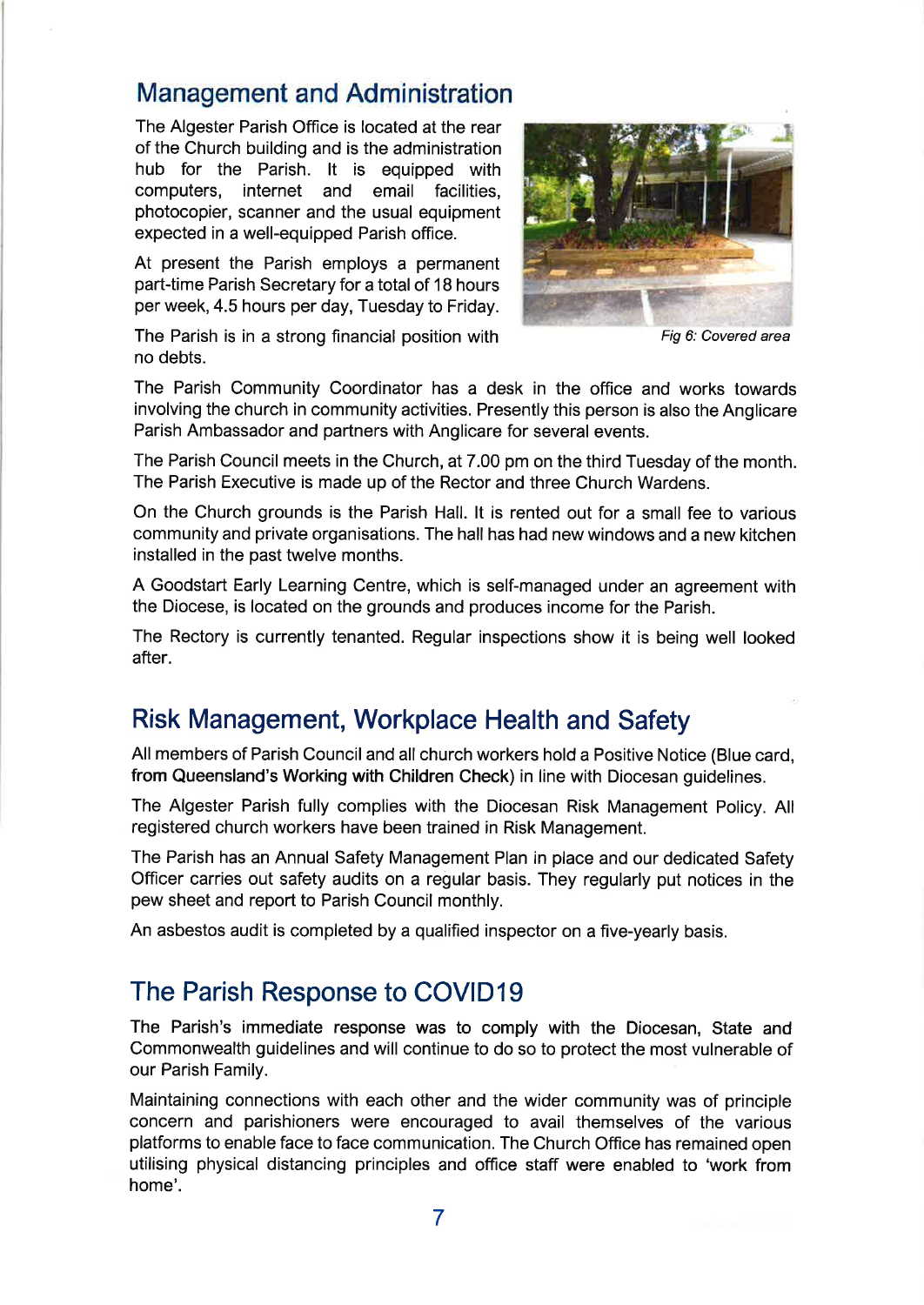lnitially using borrowed equipment, the Parish was able live stream worship within a week of 'shut down'. As a result of the initial uptake by the congregation the Parish has invested in equipment to live stream with reasonable production values. At the time of writing the services incorporate readings and prayers from people off site, music recorded in the Church by the Church and live participation by regulated numbers in the nave of the Church. The decision to live stream worship rather than.record and broadcast has been ratified by the feedback from regular parishioners and those on the fringe that they feel connected with other worshippers. The ANZAC Day service was well received.

Special interest groups within the Parish have also been active in maintaining connections by internet platforms, e.g. Parish Council, Home groups, Mothers'Union...

## Parish Focus

Under God, the Parish seeks to be a beacon for Christ in the heart of suburbia. Ministry will be done by the people where they are - that is where Christ meets people.

Owing to the composition of the congregation it is extremely important that strategic policies be adopted and implemented that will cater for the existing congregation as well as provide an outreach designed to draw non-attending families into the Church community. This will enable us to fulfill our focus, which is to expand the Kingdom of God.

Perhaps our Parish Prayer says it best:

Heavenly Father empower us by your Holy Spirit to do your will.

Help us to grow in love, faith and obedience as we discover meaning, purpose and direction for today and hope for tomorrow through Jesus Christ our Lord.

Amen.



Fig 7: Porte Cochère at the narthex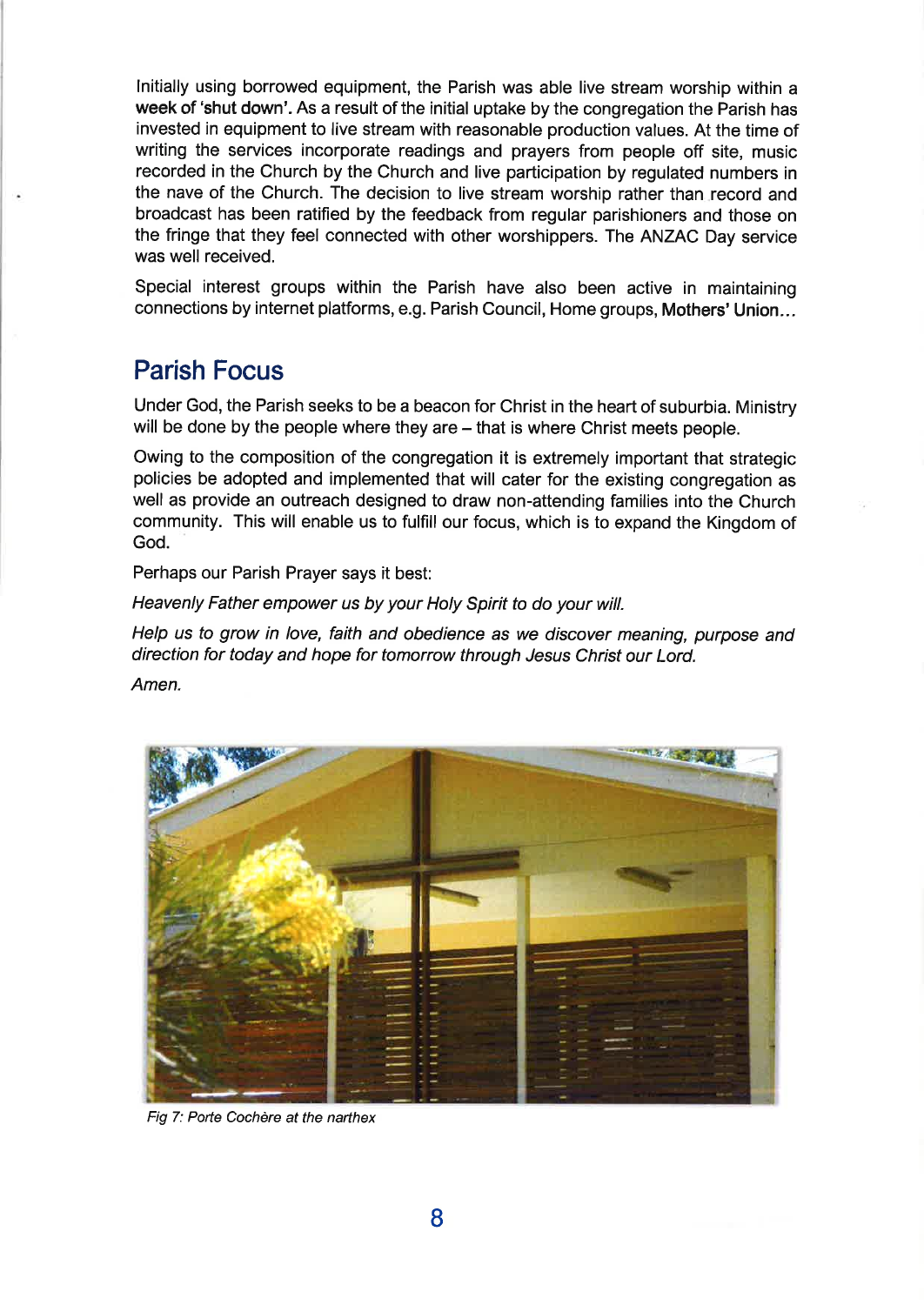



# **Church of the Holy Spirit Anglican Parish of Algester Expectations**



Cnr Algester Rd & Ormskirk Street, Calamvale. **Entry via Ormskirk Street** Ph.: 07 3273 7169 Email: office@algesteranglican.org.au Web address: www.algesteranglican.org.au